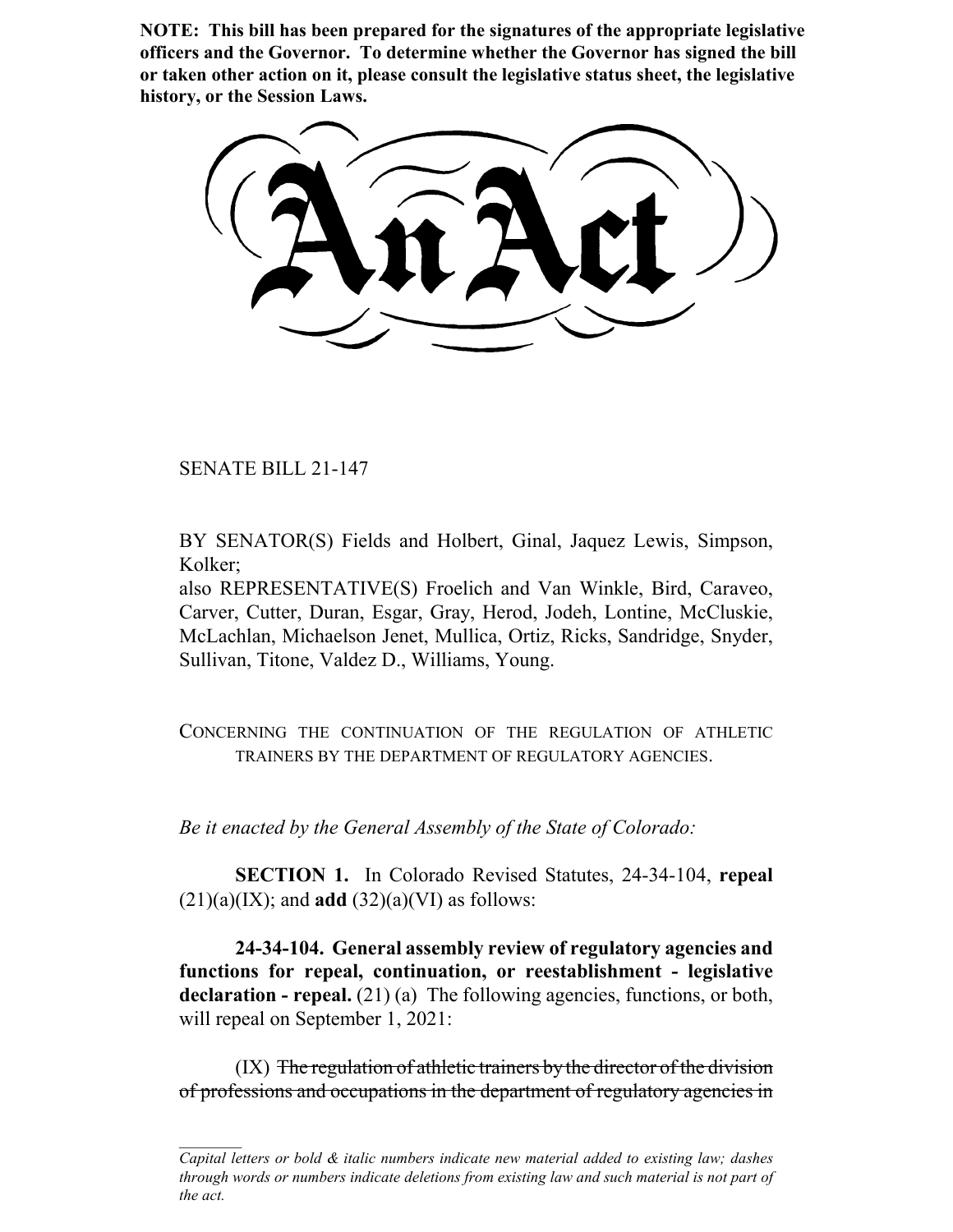## accordance with article 205 of title 12;

(32) (a) The following agencies, functions, or both, are scheduled for repeal on September 1, 2031:

(VI) THE REGULATION OF ATHLETIC TRAINERS BY THE DIRECTOR OF THE DIVISION OF PROFESSIONS AND OCCUPATIONS IN THE DEPARTMENT OF REGULATORY AGENCIES IN ACCORDANCE WITH ARTICLE 205 OF TITLE 12.

**SECTION 2.** In Colorado Revised Statutes, 12-20-404, **amend** (4)(c); **add** (3)(a)(II)(D.5), and **repeal** (1)(b)(II)(B), (3)(c)(V), and  $(5)(b)(IV)$  as follows:

**12-20-404. Disciplinary actions - regulator powers - disposition of fines.** (1) **General disciplinary authority.** If a regulator determines that an applicant, licensee, certificate holder, or registrant has committed an act or engaged in conduct that constitutes grounds for discipline or unprofessional conduct under a part or article of this title 12 governing the particular profession or occupation, the regulator may:

(b) (II) A regulator is not authorized under this subsection  $(1)(b)$  to impose probation on a licensee, certificate holder, or registrant regulated under the following:

(B) Article 205 of this title 12 concerning athletic trainers;

(3) **Waiting period after revocation or surrender.** (a) (II) In addition, the waiting period specified in subsection (3)(a)(I) of this section applies when a person regulated under any of the following articles surrenders a license, certification, or registration to avoid discipline:

(D.5) ARTICLE 205 OF THIS TITLE 12 CONCERNING ATHLETIC TRAINERS;

(c) This subsection (3) does not apply to the following:

(V) Article 205 of this title 12 concerning athletic trainers;

(4) **Letter of admonition.** (c) This subsection (4) does not apply to the following:

PAGE 2-SENATE BILL 21-147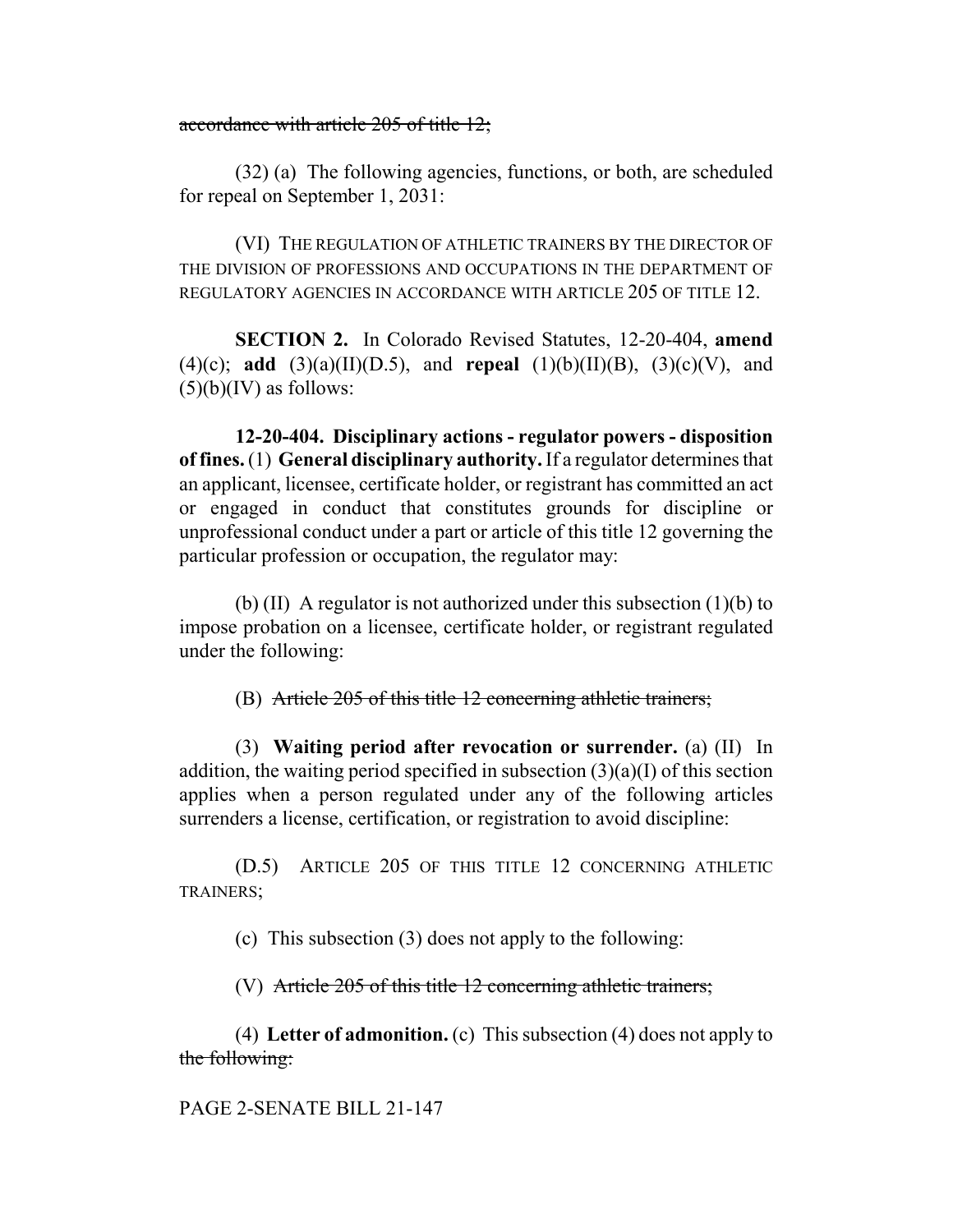(I) Article 205 of this title 12 concerning athletic trainers; and

 $(H)$  article 310 of this title 12 concerning surgical assistants and surgical technologists.

(5) **Confidential letter of concern.** (b) This subsection (5) does not apply to the following:

(IV) Article 205 of this title 12 concerning athletic trainers; and

**SECTION 3.** In Colorado Revised Statutes, 12-205-104, **amend** (5) as follows:

**12-205-104. Definitions.** As used in this article 205, unless the context otherwise requires:

(5) "Direction of a Colorado-licensed or otherwise lawfully practicing physician dentist, or health-care professional PHYSICIAN ASSISTANT" means the planning of services with a physician dentist, or health-care professional PHYSICIAN ASSISTANT LICENSED UNDER ARTICLE 240 OF THIS TITLE 12 OR UNDER THE MEDICAL PRACTICE ACT OF ANOTHER JURISDICTION; the development and approval by the physician dentist, or health-care professional PHYSICIAN ASSISTANT of procedures and protocols to be followed in the event of an injury or illness; the mutual review of the protocols on a periodic basis; and the appropriate consultation and referral between the physician dentist, or health-care professional PHYSICIAN ASSISTANT and the athletic trainer.

**SECTION 4.** In Colorado Revised Statutes, 12-205-107, **amend**  $(1)(b)$  as follows:

**12-205-107. License required - repeal.** (1) Except as otherwise provided in this article 205, in order to practice athletic training or represent oneself as being able to practice athletic training in this state, a person must:

(b) Practice pursuant to the direction of a Colorado-licensed or otherwise lawfully practicing physician dentist, or health-care professional PHYSICIAN ASSISTANT.

**SECTION 5.** In Colorado Revised Statutes, 12-205-110, **amend** (5)

PAGE 3-SENATE BILL 21-147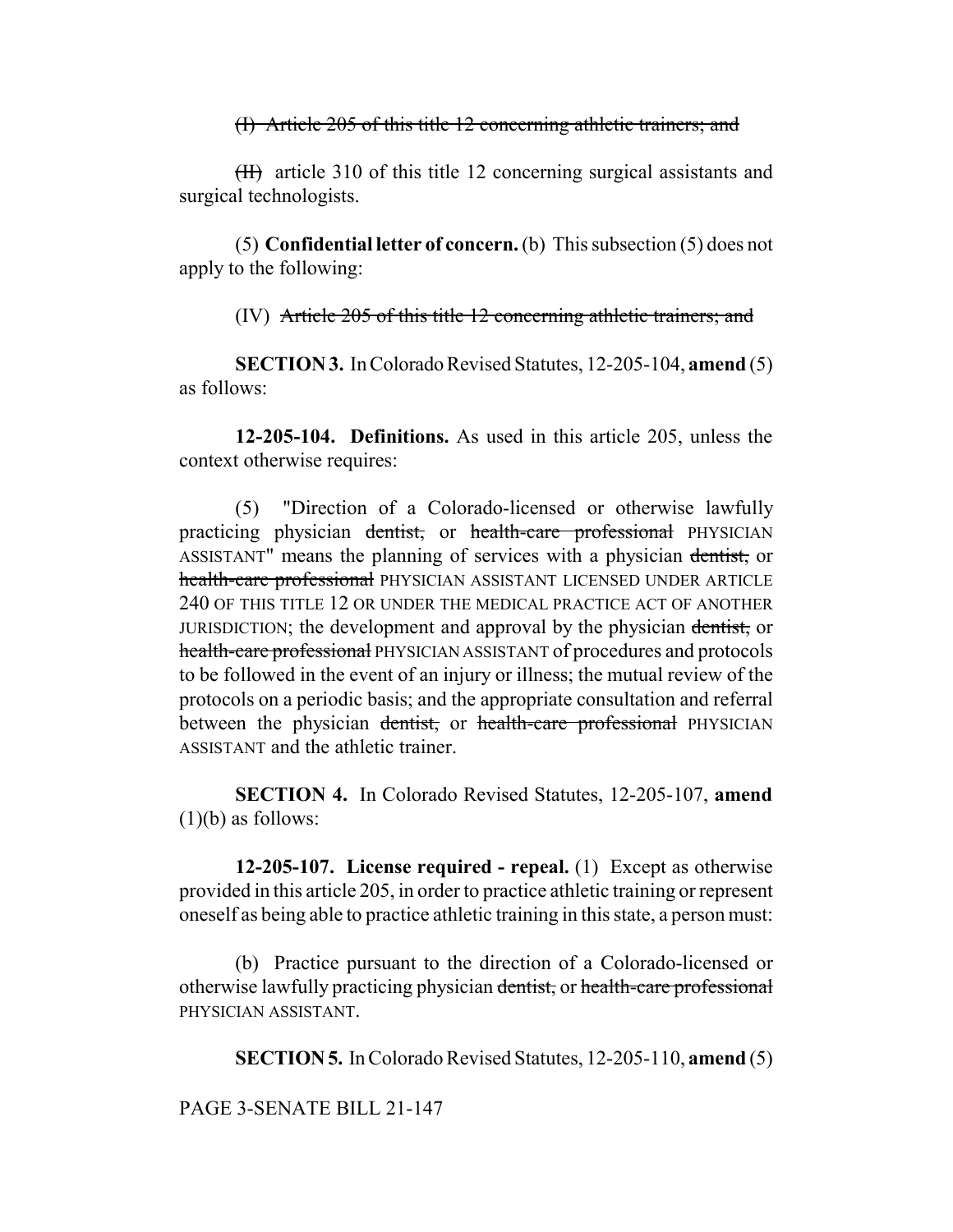as follows:

**12-205-110. Scope of article - exclusions - authority for clinical setting - definitions.** (5) A licensee may provide athletic training services in a clinical setting to a person who is not an athlete if the athletic trainer is under the direction and supervision of a Colorado-licensed or otherwise lawfully practicing physician dentist, or health-care professional PHYSICIAN ASSISTANT who treats sports or musculoskeletal injuries. As used in this subsection (5), "direction and supervision" means the issuance of written or oral directives by the physician dentist, or licensed health-care professional PHYSICIAN ASSISTANT to the licensee pertaining to the athletic training services to be provided.

**SECTION 6.** In Colorado Revised Statutes, 12-205-111, **amend**  $(2)(c)$  and  $(2)(j)$  as follows:

**12-205-111. Grounds for discipline - disciplinary proceedings definitions.** (2) The director may take disciplinary or other action in accordance with section 12-20-404 or issue a cease-and-desist order in accordance with section 12-205-112 upon reasonable grounds that the licensee:

(c) Has a substance use disorder, as defined in section  $27-81-102$ , or is an excessive or habitual user or abuser of alcohol or habit-forming drugs or is a habitual user of a controlled substance, as defined in section 18-18-102 (5), or other drugs having similar effects; except that the director has the discretion not to discipline the licensee if the licensee is participating in good faith in an alcohol or substance use disorder treatment program approved by the director EXCESSIVELY OR HABITUALLY USES OR ABUSES OR HAS ENGAGED IN EXCESSIVE OR HABITUAL USE OR ABUSE OF ALCOHOL, A HABIT-FORMING DRUG, A CONTROLLED SUBSTANCE, AS DEFINED IN SECTION 18-18-102 (5), OR ANY OTHER DRUG HAVING SIMILAR EFFECTS; EXCEPT THAT THE DIRECTOR HAS THE DISCRETION NOT TO DISCIPLINE THE LICENSEE IF THE LICENSEE IS PARTICIPATING IN GOOD FAITH IN A PROGRAM APPROVED BY THE DIRECTOR DESIGNED TO END THE EXCESSIVE OR HABITUAL USE OR ABUSE;

(j) Has failed to practice pursuant to the direction of a Colorado-licensed or otherwise lawfully practicing physician dentist, or health-care professional PHYSICIAN ASSISTANT;

## PAGE 4-SENATE BILL 21-147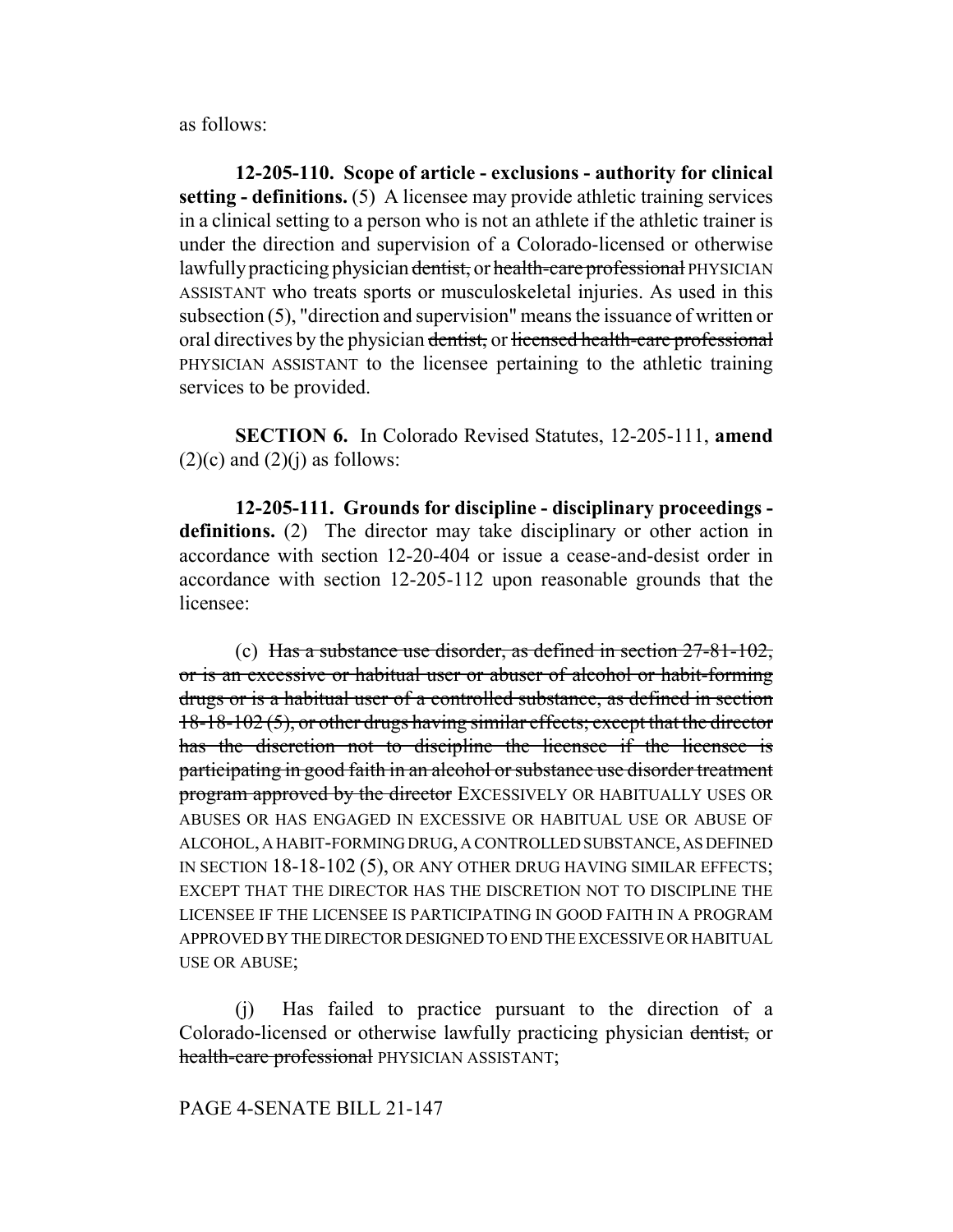**SECTION 7.** In Colorado Revised Statutes, **amend** 12-205-117 as follows:

**12-205-117. Repeal of article - review of functions.** This article 205 is repealed, effective September 1, 2021 2031, and the powers, duties, and functions of the director specified in this article 205 are repealed on that date. Before the repeal, the powers, duties, and functions of the director are scheduled for review in accordance with section 24-34-104.

**SECTION 8. Effective date.** This act takes effect September 1, 2021.

**SECTION 9. Safety clause.** The general assembly hereby finds,